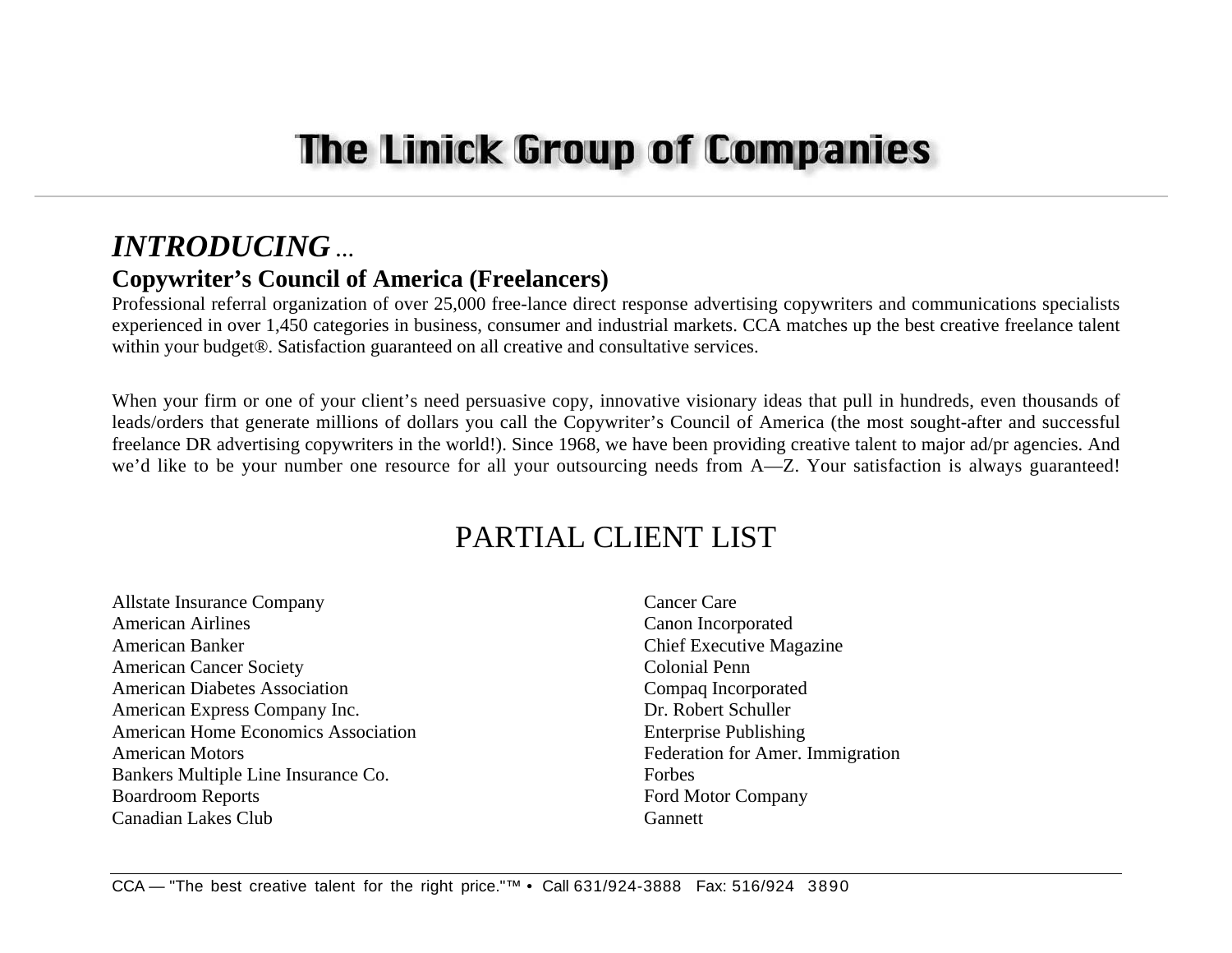Girard BankGrumman Corporation Harvard University Howard Johnson'sIBM LimitedLearning International Marsh & McLennanMBA-Moneymarket McCormack & Dodge McCormack & Dodge McGraw-HillMercedes-BenzMortgage Store of Rhode Island National Right to Work Legal Defense Nissan AutomobileNorthwestern BellNorwest BanksOld-Time Gospel Hour Pennsylvania Bar Association Pennsylvania Medical Society PorschePratter, Tedder & Graves (Attorneys) Provident MutualRecording for the Blind

Ronald Reagan-Joint Presidential/Congressional Steering Committee ShellSignal Consumer Discount Company Society of Real Estate Appraisers St. Jude Children's Research Hospital Stern Stewart & Company The American Red CrossThe Assoc. of Trial Lawyers of America The Bradford Exchange The Chase Manhattan BankThe Literary Guild The Menninger Foundation The Mutual Assurance Company The New Republic The Wall Street JournalTIMEU.S. Senate-Senator Rudy Boschwitz Union Fidelity Life Insurance Company United Virginia Bank United States Committee for UNICEFWestinghouse Credit Corporation Xerox Incorporated

### PARTIAL LIST OF PUBLISHING CLIENTS

Listed below are names of some of the publishing firms we have worked with or provided service to. Please note: below are firms publishing books, periodicals, magazines, journals, videos, audio's, CD-ROM's and other informational related products.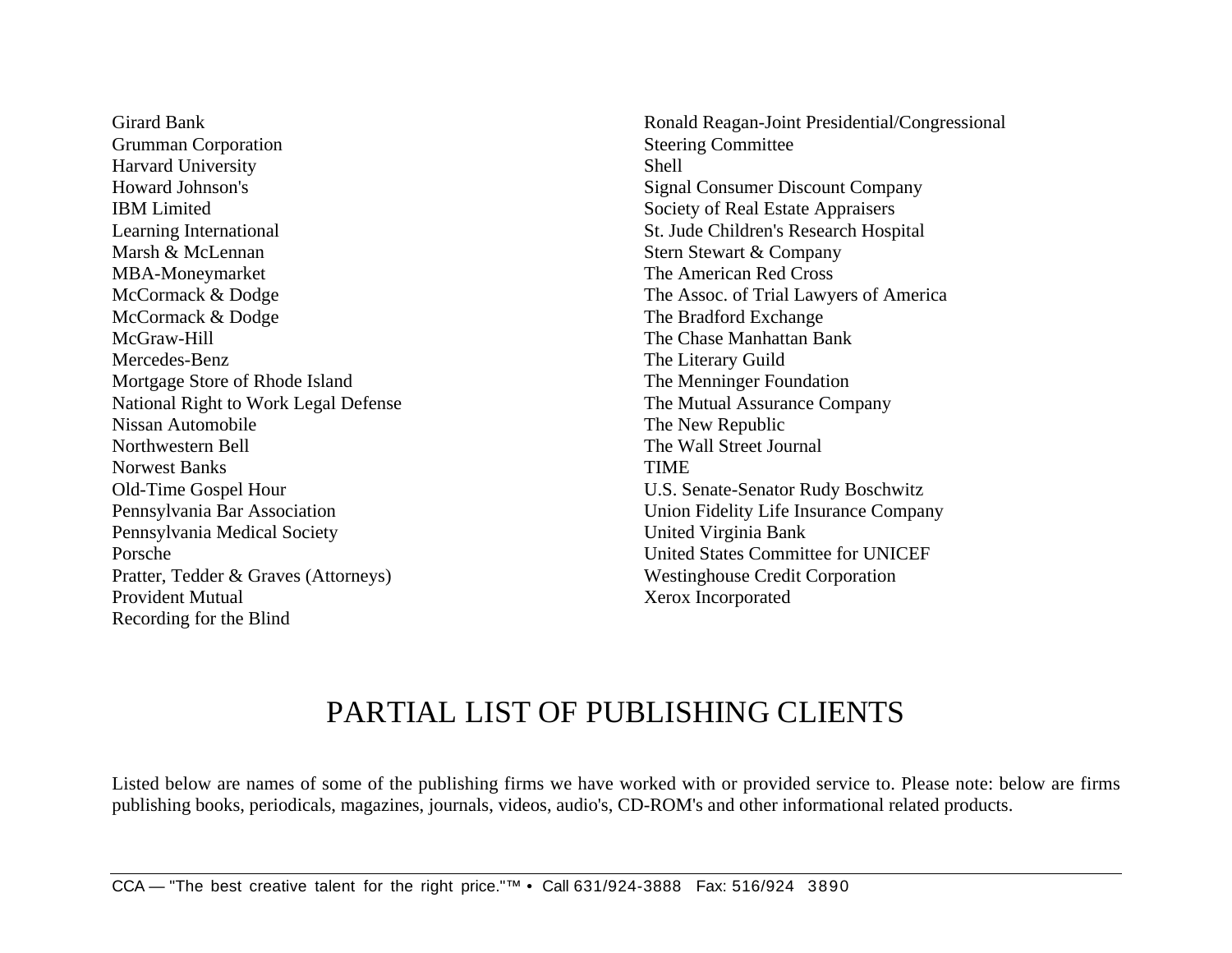American Chemical Society International Monetary Fund American Society of Mechanical Institutional InvestorEngineers (ASME) Kalmbach Publishing Co. Ames Publishing Corporation Kiplinger Washington Editors Arizona Highways Magazine McGraw-Hill PublicationsAspen Systems Corporation Morgan-Grampian Publishing Co. Auerbach Publishing Company North American Publishing Co. Billboard PublicationsNursing Magazine **Bookshorts** Personnel JournalReports, Inc. Campus Life Magazine Chronicle of Higher Education The Skillbook Company Claretian PublicationsThe University of Chicago Press Computer World The Urban InstituteCreative Computing Times MirrorEducational Subscription Service Tyndale House Publishers Facts and Comparisons Unilit Corporation

Fairchild PublicationsWalker-Davis Publishing Company Folio Magazine Watson-Guptill Publishing Fortune Magazine Williams and WilkinsGernsback Publications, Inc. Workman Publishing Company Government InstitutesZiff-Davis Publishing Company Infoworld

#### **Advertisers**

Abcor (ultrafilters) Academic Information Services (book publisher) Advance Floor Technology (floor treatments) Advantage Presort Service (first-class mail presort service) AMAX (chemicals) American Techmart Services (software and hardware) Aspex Incorporated (supercomputers and software) Associated Air Freight (freight carrier) BankWire (electronic funds transfer) Berkley Electronics (electronic components) Bill Bishop & Associates (audio-cassette programs) Brooklyn Union Gas (cooling and heating systems) Business Envelope Manufacturers (office supplies) CBSI (warranty and home protection plans) C&C Print Shop (commercial printing) CCI/Connections (DP consultants) Chemical Bank (electronic cash management services) Convergent Solutions (software) Digital Linguistix Corporation (software)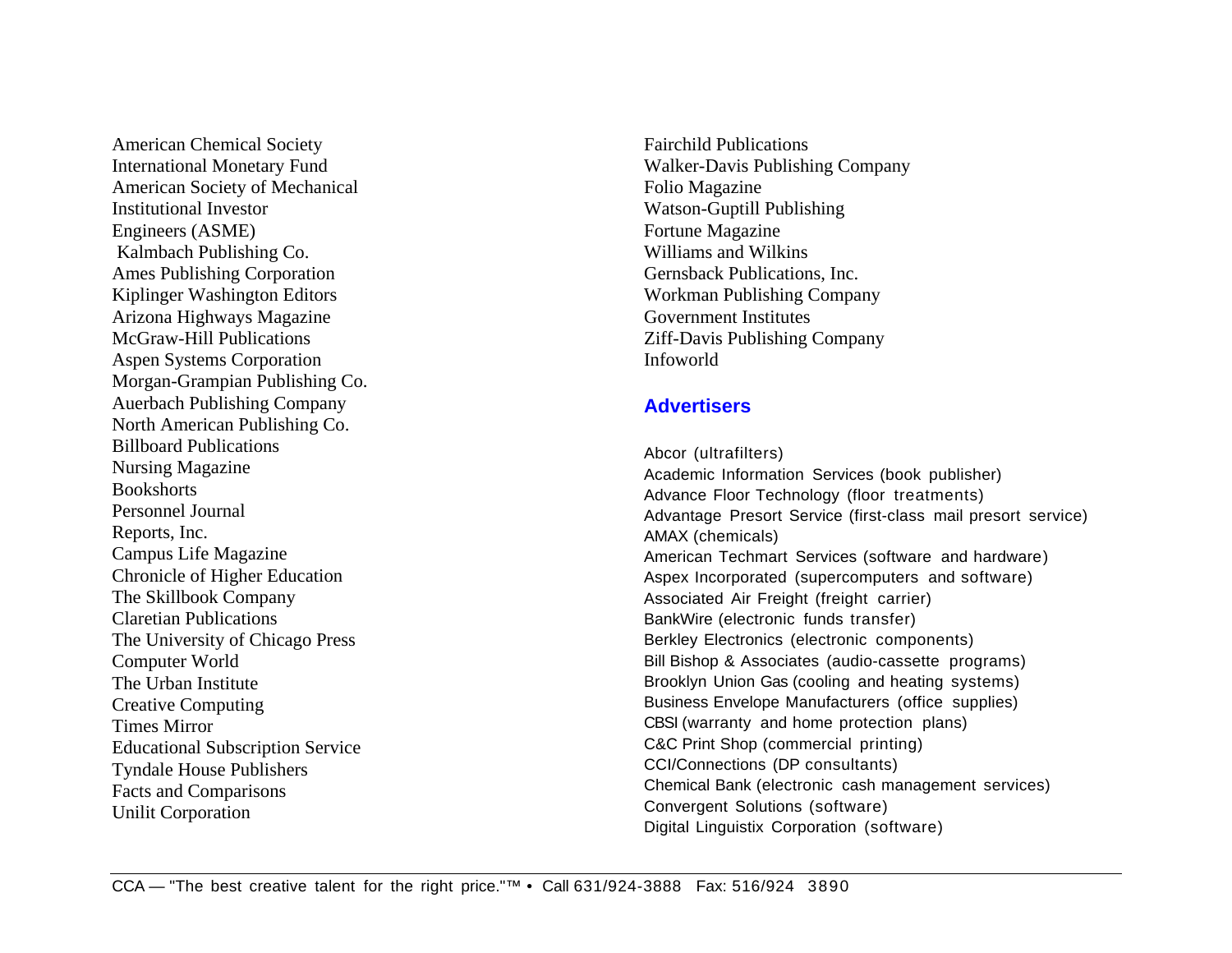Dow Chemical (chemicals) East Hampton Industries (software) EBI (medical equipment) EBSCO (magazine subscription agency) Edith Roman Associates (mailing lists) Epner Technology Inc. (high-tech platers) Executive Enterprises (conferences, seminars) Fala Direct Marketing (lettershop) FIFE (The American Institute of Fellows in Free Enterprise) Gerald P. Lepp (attorney at law) Geyer's Office Dealer (trade publication) GE Solid State (semiconductors) Goodman Communications (bleeper and answering services) Graver Chemical (chemicals, chemical equipment) Grumman Corporation (aerospace) Hearst Business Communications (subscription promotion) Henderson Industries (engineering) High Technology Associates, Inc. (database marketing) IEEE (professional society) Interactive Systems (production support software) ITT Engineered Valves (valves) ITT Fluid Technology (process equipment) James Kurpiel Inc. (contractor) JGB Systems (computer systems) JMW Consultants Inc. (management consultants) Ken Weissman Inc. (computer graphics) KeySystems (vocational disability analysis) Knysak Process Equipment Company (process equipment) Koch Engineering (process equipment, pollution control) Ladenburg, Thalmann & Co. Inc. (stockbrokers) Marketing & Business Strategy (consultants)Loveland Controls (calibrators, test systems) Letraset (desktop publishing software) Major Printing (commercial printers)

Manhattan Multi Media (audio-visual producers) Meeco Inc. (moisture analyzers) Micro Logic Corp. (software) Midlantic National Bank (retail banking) Millar Elevator Industries, Inc. (elevator controls) M&T Chemicals (specialty chemicals) New York Publicity Outlets (directory) On-Line Software International (software) Pascal (real estate analysis software) PC Publishing (software) Philadelphia National Bank (commercial banking) Prentice-Hall (publishing) Productivity Software (software) Retrieval Masters Creditors Bureau (collection agency) Ricoh Corporation (facsimile machines) Roman Managed Lists (mailing list management) SCI (mainframe software for CICS and MVS) Select Information Exchange (postcard publisher) Software Corporation of America (software) Sony Corporation of America (video and imaging systems) Soundcoat (noise control) SPS Technologies (computerized joint-control systems) Steamist (home saunas) Sumitomo (industrial equipment) Thomas Publishing Company (subscription promotion) Timeplex (data communication equipment) Value Rent-A-Car (car rentals) Westinghouse (radar, defense systems) Wolfram Research (software) Yourdon, Inc. (CASE software tools)

#### **Agencies**

Anderson, Lembke, Welinder (Ericsson)